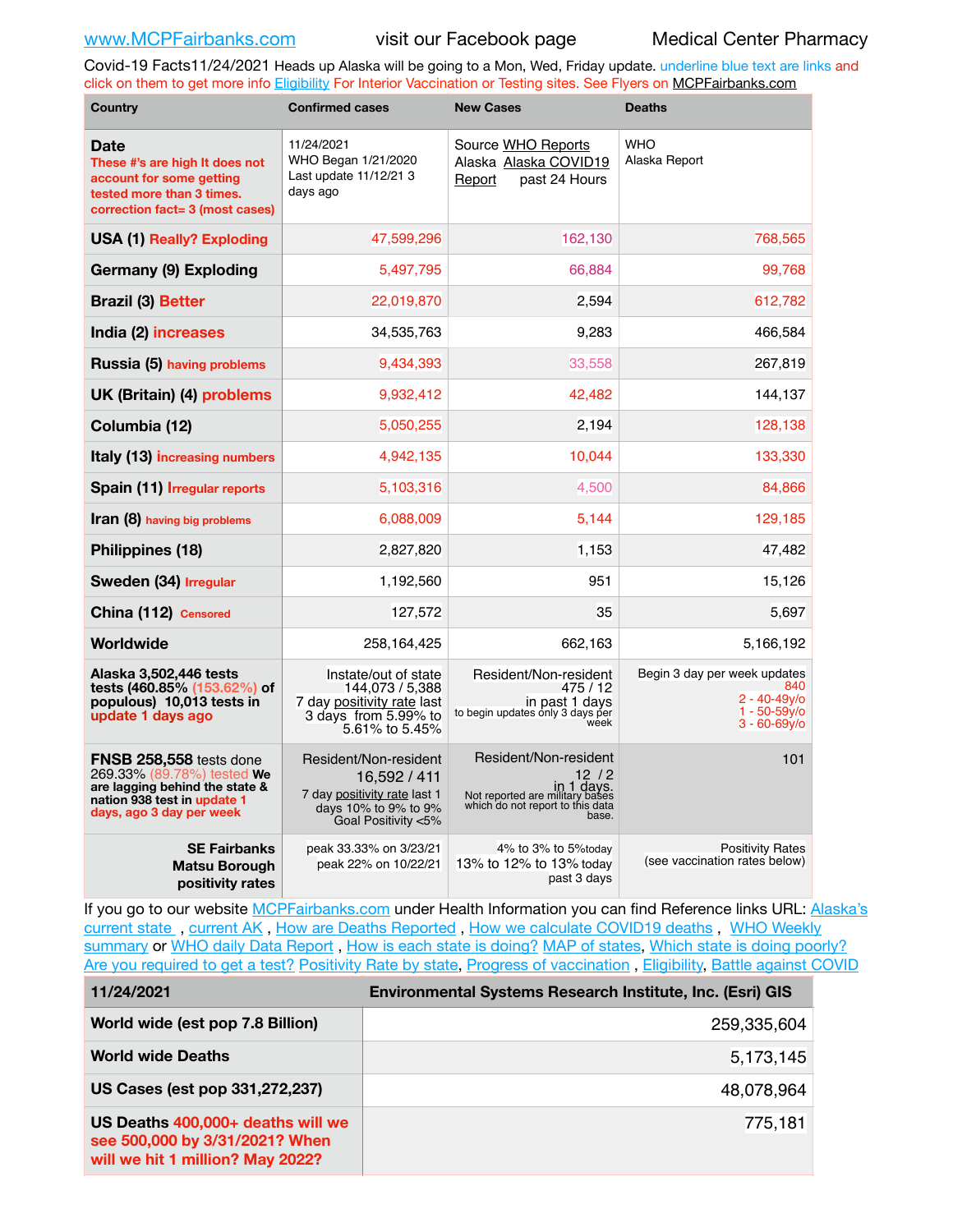## Impact of COVID-19 on the US Healthcare system

Estimated US Population 331.3 million 290.51% (96.84%) have been tested (961.6 million tests have been run) Estimated 5% of US population will test positive for Covid-19 16.56 million (currently 48.1 Million (14.53%) of population tested positive vs Alaska (18.96%) we have currently tested an est. 961.6 million based on 48.1 mill that have tested positive discount some of these numbers by 67% to account for multiple testing of same person.

If 8% will require hospitalization of the 16.56 million positive cases, we would need 1.325 million beds. Estimated by the American Hospital Association there are 800,000 staffed beds available.

The US has 2.8 hospital beds per 1000 our needs could be 56, China had 4.3, Italy 3.2, South Korea 12.3

The USNS Mercy and Comfort added 2,000 staffed beds, not ICU Of these estimated to be admitted to ICU **beds** and the set of the set of the 960,000, to ICU beds The US has 16,000 ICU beds we have 68,000-85,000 beds

 The Needs US could need 299,000 beds with ventilators  $\leq$ 16,000 ventilators

**Summation:** Estimated needs could be 1.325 million hospitalized beds for just COVID-19 patients alone. If positives represents 5% of test run, then approximately 961.6 million have been tested, we have no idea how many tests have been run or how many multiple tests conducted on the same person, resulting in 48.1 million positive tests run with 775,181 total deaths with 1,827 deaths in the past 1 days, ave 5,099/day. In AK, with 144,073 positive cases 18.96% of Alaska, 3,033 hospitalizations, and 840 deaths. Hospitalization rate is 2.10% of those that test positive, Death Rate 0.61% overall or 27.62% of those hospitalized. Those >60 y/o represent 15% of positive cases, yet represent 80% of deaths. 838,398 vaccines given equal approximately 393,032 (51.71%) completed series and 445,366 (58.60%) vaccinated once of population.

Normal ICU stay 5-7 days, estimated ICU stay for COVID-19 2-3 weeks and they could tie up a ventilator for that length of time also, helping only 1/3 as many patients.

This is why we need to flatten the curve by social spacing and only essential travel.

Expected Death (these are just estimates based on other countries) if 5% of the US Population (16.56 million) test positive we are now at 29.137 million positive (8.8%) and if

1% die = 165,600 people

2% die = 311,200 people

3% die = 496,800 people

6% die = 993,600 people obviously we have passed the 1.325 million positive cases we are at 38.176465 million so if 5% of the US population (16.56 million) test positive and 6% of those die = 993,600 deaths if no vaccine, or if 3.09% (511,704) will die, but we are 11.5% of the population, we know 1.65% die or 631,809 people. World wide death rate of positive tests actually 1.99%. The US is at 775,181 1.61% of those actually tested positive, that is 70% lower death rate than when we started in 3/2020 , started at 6%. But we are slipping Death % have gone from 1.67 to 1.82% to 1.62%. There are 7.8 Billion people in the world 331.3 million live in the US (4.2% of the world's population) 14.53% have tested positive. The US deaths represents 14.98% of the world's death numbers and 18.54% of worldwide confirmed cases we should be at 4.2%. Interesting the US has access to the greatest health care in the world, yet experienced 1 death of 5 deaths worldwide or 20% of the worlds death yet represent only 4.2% of the population. What are we doing wrong?

In comparison to the flu in the US.

CDC Estimates. From 2010 to 2016, the flu-related death rate was between 12,000 and 56,000, with the highest season being 2012 to 2013 and the lowest being 2011 to 2012. Most deaths are caused by complications of the flu, including pneumonia or a secondary bacterial infection of the heart or brain. or 2,000 to 9,333 per year. In 2020 in the US has 19 million cases 180,000 hospitalized and 10,000 (0.052%) have died, typically it is 2% will die, compared to 1.61% with COVID19. 290.51% (US), 460.85% (Alaska), & 269.33% (Fbks) are still too few to protect us from future outbreaks. Experts feel that we need either need people to get infected with the virus and develop antibodies or get vaccinated to create immune antibodies to protect us, that we need >65% of the population to have positive antibody tests and preferably 70-90%, one expert felt they would not feel confident til >85% were positive, to give assurance (herd immunity) in order to go without masks and social distancing. NY City seems to have the highest number at 20%. Testing is so important. Currently we are testing at 50.45 Million tests per month. At this rate to test everyone once it will take 6.50 months or over 0.67 years. To test 3 times it would take 19.50 months or almost 2 years still from now

The [Flu](https://lnks.gd/l/eyJhbGciOiJIUzI1NiJ9.eyJidWxsZXRpbl9saW5rX2lkIjoxMDMsInVyaSI6ImJwMjpjbGljayIsImJ1bGxldGluX2lkIjoiMjAyMTAyMjYuMzYwNDA3NTEiLCJ1cmwiOiJodHRwczovL3d3dy5jZGMuZ292L2ZsdS93ZWVrbHkvb3ZlcnZpZXcuaHRtIn0.ePMA_hsZ-pTnhWSyg1gHvHWYTu2XceVOt0JejxvP1WE/s/500544915/br/98428119752-l) (Influenza kills approximately 1-2% of those infected ([1.6% positivity in Alaska](http://dhss.alaska.gov/dph/Epi/id/SiteAssets/Pages/influenza/trends/Snapshot.pdf) zero deaths for flu), SARS killed 800 people total, COVID19 appears to kill 1.61% (775,181) of those that test positive (14.53% of US COVID) or 19.5% less deadly than the flu and seems to be more contagious. (Seems to spread more readily) Flu [rates dropped from 300 to single digits this year](https://lnks.gd/l/eyJhbGciOiJIUzI1NiJ9.eyJidWxsZXRpbl9saW5rX2lkIjoxMDEsInVyaSI6ImJwMjpjbGljayIsImJ1bGxldGluX2lkIjoiMjAyMTAyMjYuMzYwNDA3NTEiLCJ1cmwiOiJodHRwOi8vZGhzcy5hbGFza2EuZ292L2RwaC9FcGkvaWQvUGFnZXMvaW5mbHVlbnphL2ZsdWluZm8uYXNweCJ9.oOe3nt2fww6XpsNhb4FZfmtPfPa-irGaldpkURBJhSo/s/500544915/br/98428119752-l) note the start of mask wearing impacted flu numbers. Alaska has 144,073 so far 16,592 in Fairbanks or 1 of every 9 of Alaskans, and with 101 of 840 deaths 1 in 8, the first case was transient foreign airline crew member. Interesting, the Source of Alaska's SARS-Cov2 virus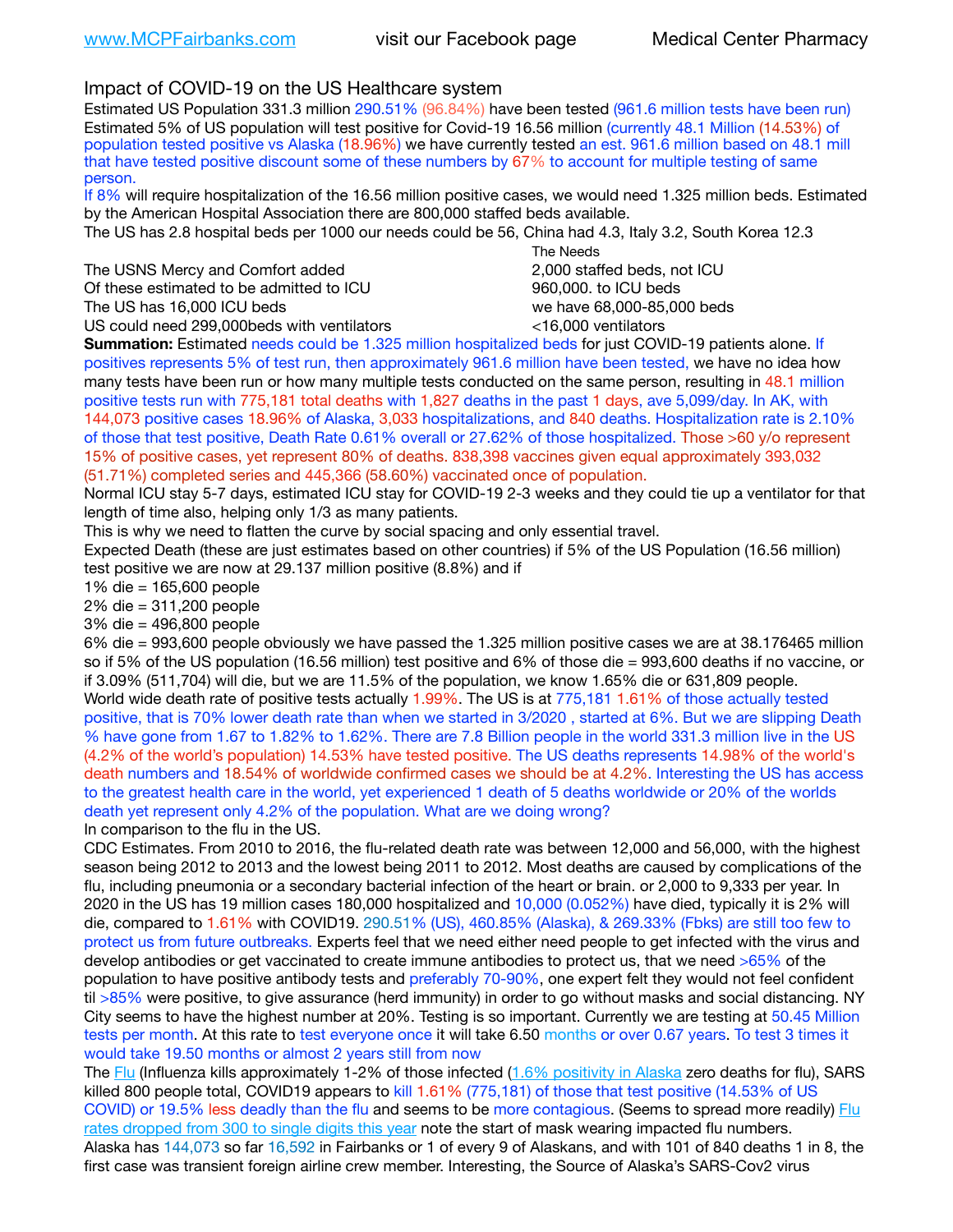[www.MCPFairbanks.com](http://www.MCPFairbanks.com) visit our Facebook page Medical Center Pharmacy

originated not from East Asia by travelers or the west coast (Washington where it was first observed) , but came from the east coast of the US, and they were inoculated first from Europe, accordingly from New York's Governor and CDC. Currently 40 Variants known, only 14 of major concern in the US. (Europe's (china's)) Primary, plus an Ohio variant (COH.20G/501Y), California, [UK](https://www.cdc.gov/coronavirus/2019-ncov/transmission/variant-cases.html) (B.1.1.7), (7) South African (1.351), India (Delta), Delta-Plus, Peru (Lambda(C.37)), Mu (Columbia) and (2) Brazil (P.1), we have seen 6, Europe's (China) [variant,](https://www.webmd.com/lung/news/20210318/cdc-who-create-threat-levels-for-covid-variants?ecd=wnl_cvd_031921&ctr=wnl-cvd-031921&mb=kYbf7DsHb7YGjh/1RUkcAW0T6iorImAU1TDZh18RYs0=_Support_titleLink_2) California, Brazil, UK, South Africa, India (delta) now representing 96% of new tests, Mu (Columbia) the latest in Alaska so far, the last 5 in particular as they have a 50% increase in transmissibility vs 20% in the others over the China variant, the delta variant is 50% more transmissible than the UK (B.1.1.7)version, Mu(Columbia). For the latest in [Variance issues in Alaska](https://akvariants.github.io)

**Best practice protection** is good personal Hygiene do not touch eyes, nose, mouth, wash hands frequently for at least 20-30 seconds, before you touch your face, and observe personal spacing of 6-18 feet. Remove your shoes in your house, frequently clean surface areas, let the cleaner sit 15-20 sec before wiping off. **We are recommending to wear any kind of mask.**

Drug treatment is being researched, but as yet not been verified, only suggested. Best to isolate those sick and isolate those most susceptible (old and preconditioned with risk factors)

**Risk factors:** Cardiovascular disease (56.6%), Obesity (41.7%), Diabetes (33.8%), age >60, respiratory problems, especially smokers or those who vape, High Blood Pressure

If you have been exposed self isolate for 2-4 weeks

One episode in China, a man tested negative for 27 days before showing symptoms. So Isolation may want to be considered up to 4 weeks not just 10-14 days.

Italy 1 in 10 positive cases admitted to ICU due to Hypoxic failure requiring mechanical ventilation. In NY it was 1 in 7 that required hospitalization, of the 5700 hospitalized 2634 were discharged (79% (2081)) or added (21%(553)), 9 in 10 put on a ventilator died.

Public policy development and education is important.

### **How Long does Covid-19 stay on objects**

| Air (droplets in air, sneeze/cough) | up to 3 hours |
|-------------------------------------|---------------|
| Copper                              | 4 hrs         |
| skin (SARS-COV2)                    | 9.04 hrs      |
| droplets on skin (sneeze)           | 11 hours      |
| Cardboard (Amazon Box)              | 24 hrs        |
| Plastic surfaces/Stainless Steel    | 72 hour       |
|                                     |               |

 $(Influenza virus 1.82 Hrs)$ 





### Updated graph numbers.

| Project outward      |                  |                        |
|----------------------|------------------|------------------------|
| Exhalation can spray | 1.5 m $(4.9$ ft) |                        |
| spittle (droplets)   |                  |                        |
| Coughing             |                  | $2 \text{ m}$ (6.6 ft) |
| Sneeze               | 6 m (19.7 ft)    |                        |
|                      |                  |                        |

Development of immune response

Early viral testing tests to see if you currently have the virus.

> Later antibody testing tells us if you have been exposed and survived. But does not tells us if you have immunities to the virus. We will need to have both tests done in order to open the community..

Viral Antigen and Viral RNA tells us you have the disease and can spread the disease and if you can or are currently sick. IgM (short term) and IgG (long term antibodies) tells us you have experienced the virus or had the vaccine, and got over it. You may be resistant if your [antibody levels](https://www.cdc.gov/coronavirus/2019-ncov/lab/resources/antibody-tests.html) are high enough. [Current](https://l.facebook.com/l.php?u=https://www.itv.com/news/2020-10-26/covid-19-antibody-levels-reduce-over-time-study-finds?fbclid=IwAR3Dapzh1qIH1EIOdUQI2y8THf7jfA4KBCaJz8Qg-8xe1YsrR4nsAHDIXSY&h=AT30nut8pkqp0heVuz5W2rT2WFFm-2Ab52BsJxZZCNlGsX58IpPkuVEPULbIUV_M16MAukx1Kwb657DPXxsgDN1rpOQ4gqBtQsmVYiWpnHPJo2RQsU6CPMd14lgLnQnFWxfVi6zvmw&__tn__=-UK-R&c%5B0%5D=AT1GaRAfR_nGAyqcn7TI1-PpvqOqEKXHnz6TDWvRStMnOSH7boQDvTiwTOc6VId9UES6LKiOmm2m88wKCoolkJyOFvakt2Z1Mw8toYWGGoWW23r0MNVBl7cYJXB_UOvGklNHaNnaNr1_S7NhT3BSykNOBg) [View](https://www.livescience.com/antibodies.html)  [of antibodies/immunity](https://www.livescience.com/antibodies.html)[.](https://www.itv.com/news/2020-10-26/covid-19-antibody-levels-reduce-over-time-study-finds) We have tested currently 460.85% (153.62%) of the Alaskan population and over little over 290.51%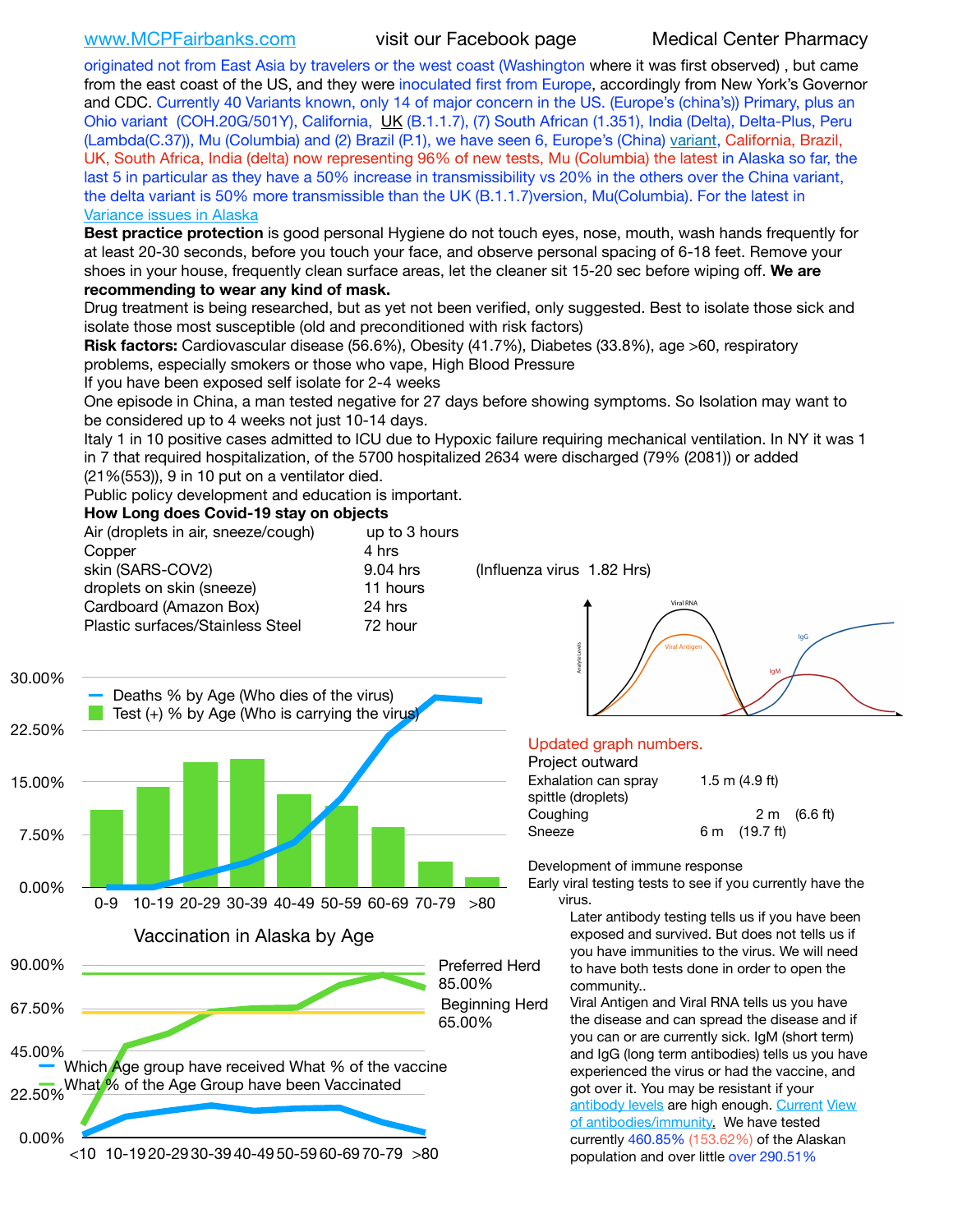[www.MCPFairbanks.com](http://www.MCPFairbanks.com) visit our Facebook page Medical Center Pharmacy

(96.84%) of the US population, discount these numbers by 67% to reflect multiple testing of the same person. To be safe, we need at least 25% to see if we are making progress, [60%](https://www.jhsph.edu/covid-19/articles/achieving-herd-immunity-with-covid19.html) to [barely qualify](https://www.nature.com/articles/d41586-020-02948-4) to be safe, and [70-90%](https://www.mayoclinic.org/herd-immunity-and-coronavirus/art-20486808) to be assured we will not see a second wave of sickness. Some experts will [not feel safe til we are at 85%](https://www.bannerhealth.com/healthcareblog/teach-me/what-is-herd-immunity). See bottom of last page to see how and where in Alaska do we and each of the boroughs stack up, compared to other states and the nation.

Three types of clinical laboratory COVID-19 or SARS-CoV-2 tests are being developed:

 Molecular Gene sequencing (current method), Viral antigen (testing parts of the virus), Host antibody tests (serology). They detect the virus in different ways.

Mask & <u>Mask Usage</u>: N95 filter out 95% of the particles in the air 3 microns in size or larger.<br>19.19 microns in size

|                                                          | iviolu sizes are about |                |  |  |  |
|----------------------------------------------------------|------------------------|----------------|--|--|--|
| <b>Conflict</b>                                          | Combat<br><b>Death</b> | Past 1<br>days |  |  |  |
| Revolutionary<br>War                                     | 8,000                  |                |  |  |  |
| Civil War                                                | 214,938                |                |  |  |  |
| World War I                                              | 53,402                 |                |  |  |  |
| World War II                                             | 291,557                |                |  |  |  |
| <b>Korean Conflict</b>                                   | 33,686                 |                |  |  |  |
| <b>Vietnam</b>                                           | 47,424                 |                |  |  |  |
| <b>Gulf War</b>                                          | 149                    |                |  |  |  |
| Afghanistan                                              | 1,833                  |                |  |  |  |
| Iraq                                                     | 3,836                  |                |  |  |  |
| 1918 Flu                                                 | 675,000                |                |  |  |  |
| 9/11 deaths                                              | 2,977                  |                |  |  |  |
| <b>COVID19 deaths</b><br>from 1/20/2020 to<br>11/24/2021 | 775,181                | 1,827          |  |  |  |

10-12 microns in size. Bacteria are larger, so is dust, Gas molecules and viruses are smaller. PM2.5 are 2.5 microns in size. **Viruses** can be 1 micron in size, 0.3 micron in size, or 0.1 microns in size, so they **will pass right through**. **We recommend wearing any mask, the mask may provide up to 5 times the protection** ver **wearing no mask at all**. It still **does not protect** the wearer from contracting the infection, it **can inhibit** the spreading, something is **better than nothing at all**. **Remember there is a clean side ( the side towards you) and a dirty side,** the side to the contaminated air is dirty. If you are COVID positive then this is reversed.

When handling the mask, do not touch the dirty side and then touch your face, Wash properly your hands first after touching the dirty side before touching your face. If you are infected the dirty side is the inside surface of the mask. Wash your homemade mask in hot water wash >133F (for at least 10 minutes) and rinse to sanitize with high heat >133F Plus and a weak bleach or peroxide (not Both) the mask. Daily if possible. If you are a frontline health care provider with a homemade fabric mask 2 hours. Do not touch the dirty side.

**Mask usage: 5/13/21 While the CDC** has changed it's recommendations for those who have gotten vaccinated to go mask free, except on Mass Transportation such as buses and airline, or when in crowded situations, like concerts.

Those that have not been vaccinated are still advised need to wear a mask, they are now the population at risk.

The risk has now increased for those non-vaccinated folks. They no longer have the masked people in the community to protect them. While those who have been vaccinated will not get sick or as sick. They can still pass, much more easily without the masks, the virus to those who have not been vaccinated to make them sick.

Therefore, it is even **more imperative** that those that have not been vaccinated, wear a mask to protect themselves, or get vaccinated. The sea of those with the potential to have the virus now are those <12 y/o of age, those >  $12y$ /o who have not been vaccinated, or those who have been vaccinated and are transitory carriers. Currently, this is about 50% of the US population and about 60% of the Alaskan population. And about 80% of all children under 18y/o at this moment.

**Alcohol solutions** should be 60-80% alcohol **70%** is optimal. **Keep wet and rub 30 seconds**, or Happy Birthday song sung 3 times. **Hydrogen peroxide diluted to 2%** or 4 teaspoonful per quart of water (20ml per 946ml) Bleach the same ratio **Vinegar and ammonia are good cleaning agents, but not disinfectants**. **Do not mix** any of these agents together, toxic fumes can result. **Disinfectants, in order to be effective**, should remain on the applied surface, to be cleaned moist **(wet) for 30 seconds to 4 minutes** depending on material. Caution may dissolve glue or adhesives or bleach and discolor items, check with manufacturers. Do not let it get inside electronic devices. UV (10 minutes), [UV light](http://www.docreviews.me/best-uv-boxes-2020/?fbclid=IwAR3bvFtXB48OoBBSvYvTEnKuHNPbipxM6jUo82QUSw9wckxjC7wwRZWabGw) only kills where it can see.

### **Myths**

Taking hot baths, using colloidal silver, eating garlic soup, gargling with bleach are not proven to be effective. We have already seen using chloroquine taking the wrong form in the wrong dose can be fatal, one death and one critically injured. (see Arizona couple after listening to the past-president)

**We have heard of all kinds of cures.** To date there is no curative or preventative treatments, only supportive therapy. At this point there is **no proof** that Quinine, zinc, Hydroxychloroquine, Chloroquine, or Vitamin C works. As they say wives-tale at best, irresponsible reporting most likely. We have seen no information that they work.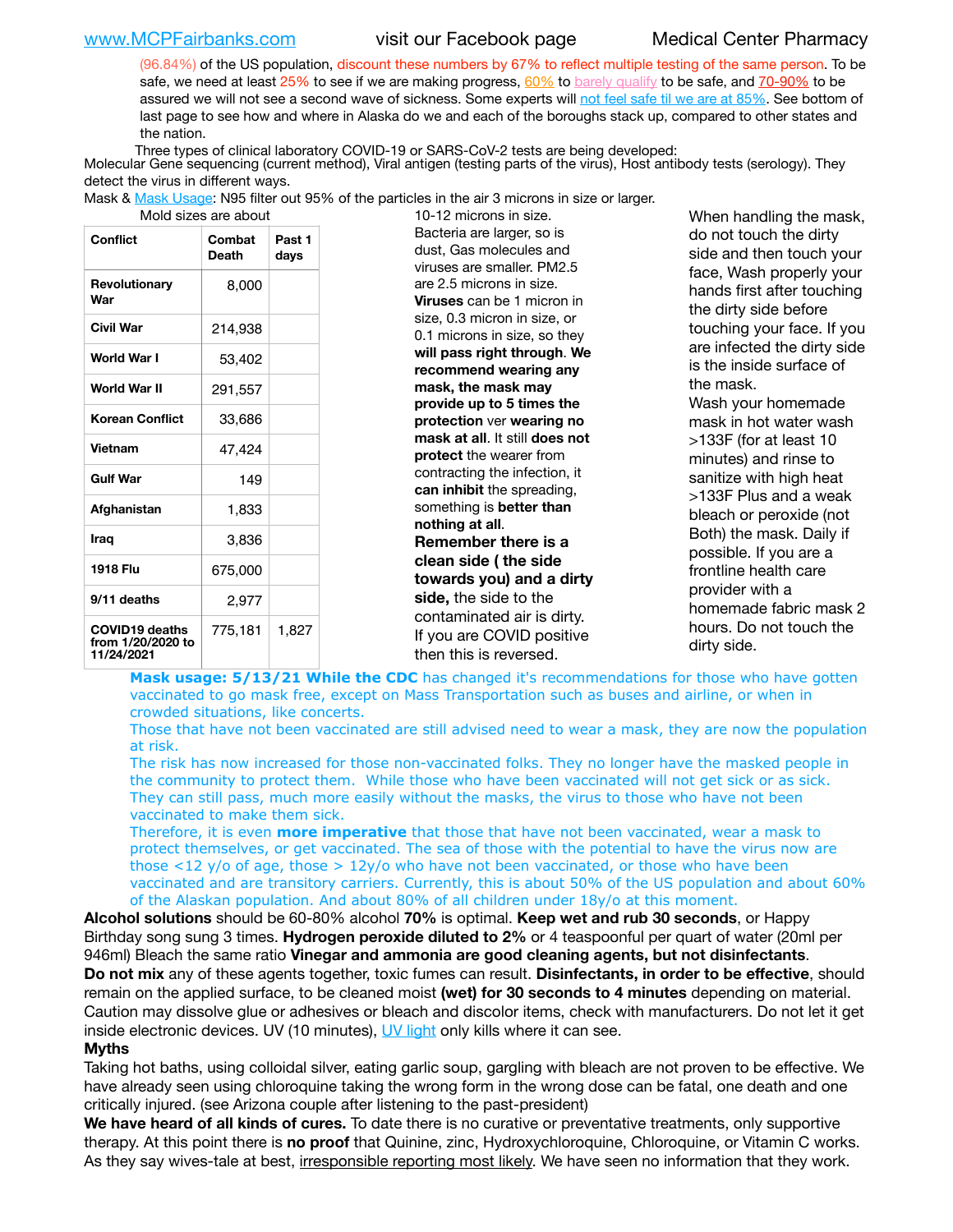[www.MCPFairbanks.com](http://www.MCPFairbanks.com) visit our Facebook page Medical Center Pharmacy

There have been ineffective dosing issues, over-dosing issues, permanently killing the senses of smell or taste, inappropriate usage, cardiac arrhythmias, and death from the usage of these agents have been reported. The virus may die out with heat of summer, or cold weather, this is a myth, There are a couple of studies at show the virus can withstand 98F. We know the body tries to use up to 104F to potentiate our immune system, to kill viruses. Taking NSAID, Aspirin, Ach-Inhibitors, Arb's and you get the COVID-19 infection are not contraindicated and no clinical evidence that says you should stop any of these classes of medications. It would be misguided and ill advised if you did so, In other words, Unless your doctor makes changes, keep taking your medications unless told to do otherwise.

**Vaccine Myths and Fake information:** There are no microchips, tracking devices, fetus tissue, at all in the vaccines. Vaccines will not and can not change your DNA., It can not change the fertility of men or women. It seems to be safe to the fetus and pregnant women. You should continue to wear a mask til we get to Herd Immunity levels, but can remove masks if you are outdoors, but not at concerts where you are close together. You should still get vaccinated complete series) even if you got COVID. If you have some of the co-morbidities, it is important that you do get vaccinated, the side effects of the vaccine will be milder and survivable than getting COVID. When you have questions, ask a pharmacist or your doctor.

As of 12/21/20, DHSS was aware of 11 reports regarding possible allergic reactions from Alaska's hospitals to CDC: Bartlett Regional Hospital (8), Providence Alaska (2) and Fairbanks Memorial Hospital (1). Two were identified as anaphylaxis and one of those resulted in hospitalization for ongoing monitoring. In the other three cases, symptoms were mild and not considered anaphylaxis. the hospitalized patient has been discharged and is doing well. The CDC said there appears to be no obvious geographic clustering of these reactions, nor was a specific production lot involved. People who experience anaphylaxis after the first dose should not receive a second dose, according to CDC recommendations. nng. me

For being one of the first states in that nation to start vaccinating, those <16y/o, we have slowed down vaccinations to where we are now way behind. More people are getting sick more frequently. Soon we will have more deaths. Due to vaccination resistance, Alaska has pushed itself into near last place, in the nation, as to when we will reach "herd immunity". This is the date when we can safely remove our masks and other restrictions.

Check our website [www.MCPFairbanks.com](http://www.MCPFairbanks.com) for the 13 testing sites in the interior of Alaska.

**Who is eligible now?** All Alaskans >5 y/o, can receive the Pfizer vaccine and those >18 y/o can receive all of the other vaccines, all visitors can get vaccinated. Johnson and Johnson, has been reinstated, but I would caution not to give it to women 12-50 years

old. Booster available >18y/o. For details about eligibility, to find a provider visit [covidvax.alaska.gov.](https://lnks.gd/l/eyJhbGciOiJIUzI1NiJ9.eyJidWxsZXRpbl9saW5rX2lkIjoxMDYsInVyaSI6ImJwMjpjbGljayIsImJ1bGxldGluX2lkIjoiMjAyMTAxMjguMzQwODU3NjEiLCJ1cmwiOiJodHRwOi8vZGhzcy5hbGFza2EuZ292L2RwaC9FcGkvaWQvUGFnZXMvQ09WSUQtMTkvdmFjY2luZS5hc3B4In0.-Xwhl42jAWOMS7ewfS85uxwrwjohCso3Sb81DuDKtxU/s/500544915/br/93796640171-l) for vaccination sites or call 1-907-646-3322 for questions *covid19vaccine@alaska.gov* 9 am – 6:30 pm Monday -Friday and 9 am-4:30 pm Saturday and Sunday. You may be put on hold, but you will not need to leave a message for a return phone call if you call within business hours. Keep these tips in mind when scheduling. checkout our website [www.MCPFairbanks.com](http://www.MCPFairbanks.com) Please keep these tips in mind when scheduling. Be sure to keep and save your proof of vaccination cards as you may need it for travel purposes in the future. Gao Fu, the director of the China Centers for Disease Control, admitted on 4/10/2021 that the country's vaccines don't exactly give Covid-19 a knockout blow. One study from Brazil found that the vaccine from the Chinese company Sinovac was 50.4% effective, compared to Pfizer's 97%. Fu said the government is looking for ways to boost effectiveness.

# Many Alaskans live with underlying health concerns

You can not change your age but you can affect change with other risk factors. Nov. 17, 2020 for more information check out [Alaska DHSS Insights](http://dhss.alaska.gov/dph/Epi/id/Pages/COVID-19/blog/20201117.aspx)

Epidemiologists within the Section of Chronic Disease Prevention and Health Promotion analyzed reports from about 8,500 randomly-selected Alaska adults who participated in the annual [Behavioral Risk Factor Surveillance System \(BRFSS\)](http://dhss.alaska.gov/dph/Chronic/Pages/brfss/default.aspx) telephone survey between 2016 and 2018. About 67% of Alaska adults — two out of three — have at least one of the following ongoing health concerns that have been shown to increase chances for serious illness from COVID-19:

- 46% of Alaska adults are current or former smokers
- 32% have obesity BMI >30.0
- 8% have type 1 or type 2 diabetes
- 6% have chronic obstructive pulmonary disease (COPD)
- 5% have heart disease or have had a heart attack
- 2% have chronic kidney disease

# **Older age and other health concerns can lead to COVID-19 complications**